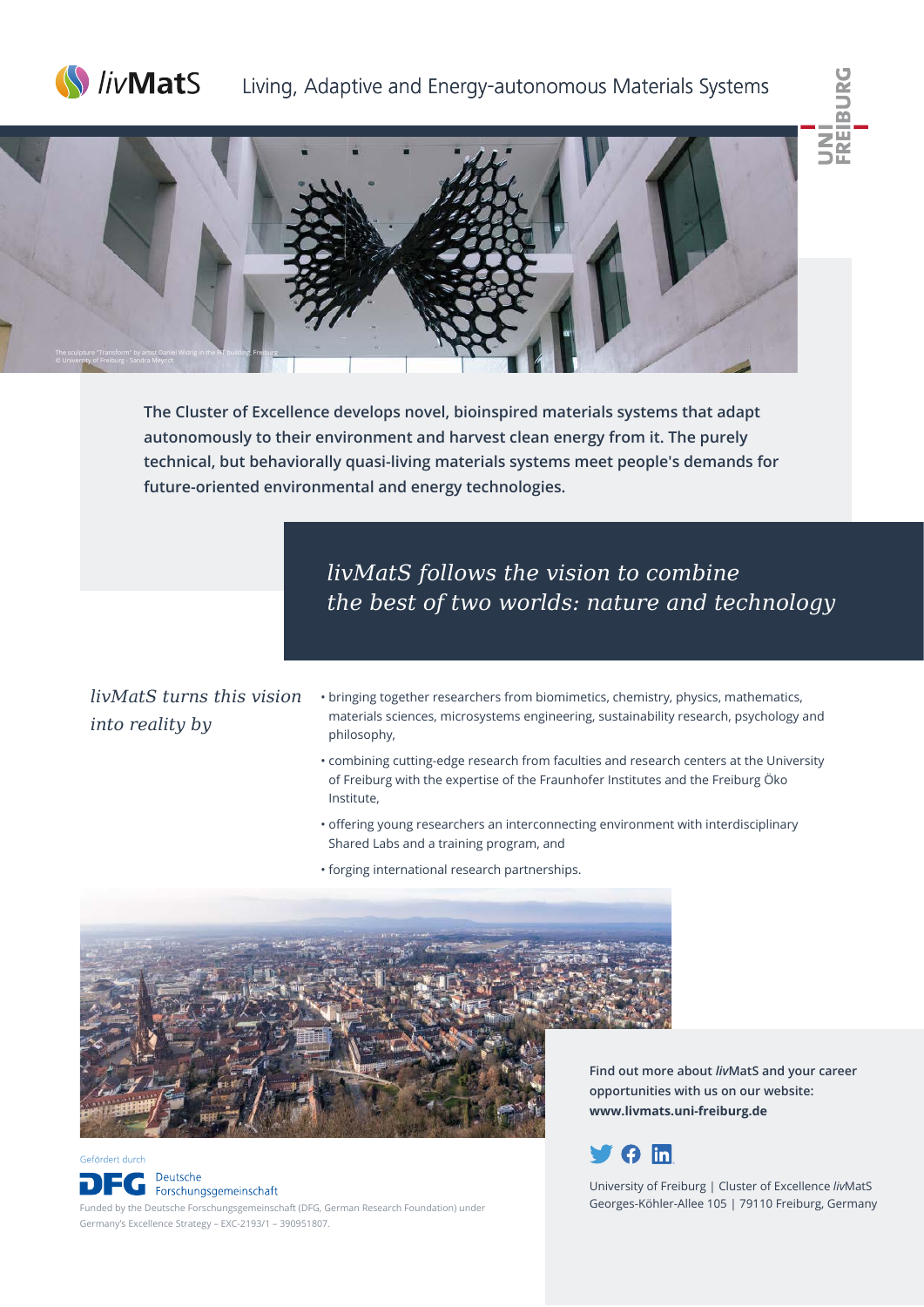

# *Creating novel materials systems*

Today's technological materials have largely static properties. Apart from inevitable ageing and wear, their mechanical, optical, and thermal properties hardly change over time. In nature, on the contrary, everything from cells to tissues and whole organisms undergoes constant change. In fact, a key to survival for all living beings is having the utmost flexibility.

While it is their static set of properties that allows some synthetic materials to be used even under extreme conditions – such as in the deep sea, the desert, or outer space – natural structures overcome the obstacles of a hostile environment through their ability to adapt to changes. However, this ability comes at a price: adaptation intrinsically costs energy, which in nature needs to be provided through food or sunlight.

The vision of *liv*MatS is to combine the best of both worlds, the biological and the technological realm, to develop **living, adaptive, energy-autonomous Materials Systems**. These innovative materials systems will respond to changes in their environment by complex adaptive behaviors, and harvest the necessary energy without the need for an external power supply.







#### **Vital, but not alive**

To achieve such unprecedented properties, we will integrate several material components that work in concert. Nature, especially plants, will be an important source of inspiration – however, to go beyond biology, the materials systems envisioned by livMatS do not contain biological cells. This frees us from the limiting preconditions that are required to keep cells alive, such as moderate temperatures and the presence of water.

This means that the aspired systems are not alive in a biological sense. However, apart from that, they will exhibit many features of living entities. They are "vital" in the sense that they are energy self-sufficient, durable, adaptive, self-regulating and self-protecting, and they can function even under adverse conditions without encountering system failure.

#### **Creating novel concepts**

The vitality of these materials systems and the look and feel of living structures breaks with current paradigms in materials research. So-called "smart" or "intelligent" materials developed so far typically respond to changes in the environment only in a fixed and pre-programmed way, and usually rely on motors, controllers, and energy supply. *liv*MatS will develop truly new concepts of materials systems generation by simultaneously integrating features such as energy harvesting, sensing, simple decision making, adaptation and self-improvement into a single system.

Research in *liv*MatS will be carried out in constant, concurrent reflection of the sustainability of the applied approaches and on the societal challenges related to materials systems with lifelike features. Instead of first completing the technological development and then analyzing the implications for society, we will closely interweave technology development, sustainability assessments, behavioral analyses, acceptance, and the philosophical discourse on the interplay between human control and autonomy of systems.

### *Our partners*



**IWM**